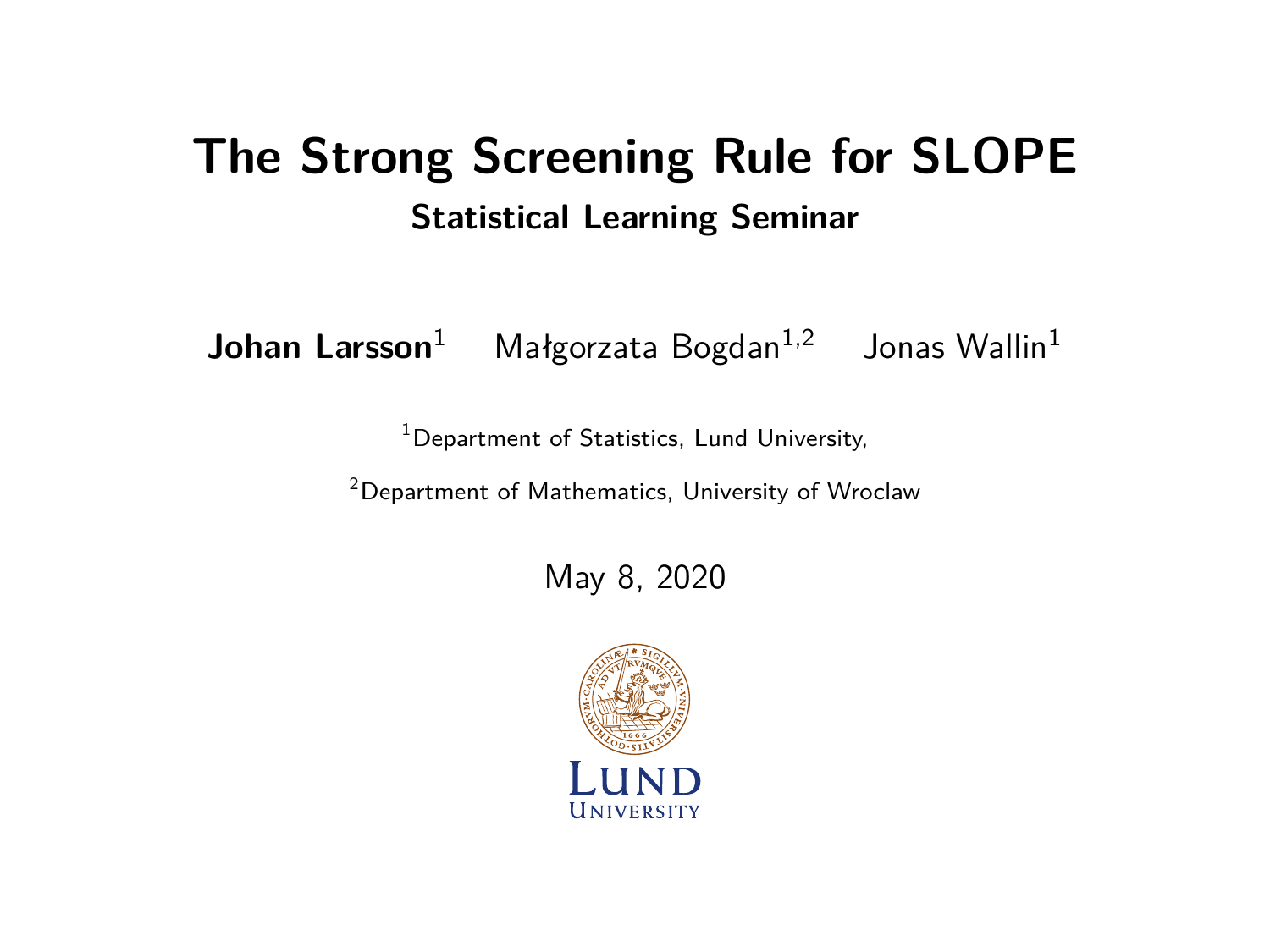## **Recap: SLOPE**

The SLOPE (Bogdan et al. [2015\)](#page-21-0) estimate is

$$
\hat{\beta} = \underset{\beta \in \mathbb{R}^p}{\arg \min} \{ g(\beta) + J(\beta; \lambda) \}
$$

where  $J(\beta; \lambda) = \sum_{i=1}^{p} \lambda_i |\beta|_{(i)}$  is the **sorted**  $\ell_1$  **norm**, where

 $\lambda_1 \geq \lambda_2 \geq \cdots \geq \lambda_p \geq 0,$   $|\beta|_{(1)} \geq |\beta|_{(2)} \geq \cdots \geq |\beta|_{(p)}.$ 

Here we are interested in fitting a **path** of regularization penalties  $\lambda^{(1)}, \lambda^{(2)}, \ldots, \lambda^{(m)}$ 

We will let  $\hat{\beta}(\lambda^{(i)})$  correspond to the solution to SLOPE at the *i*th step on the path.

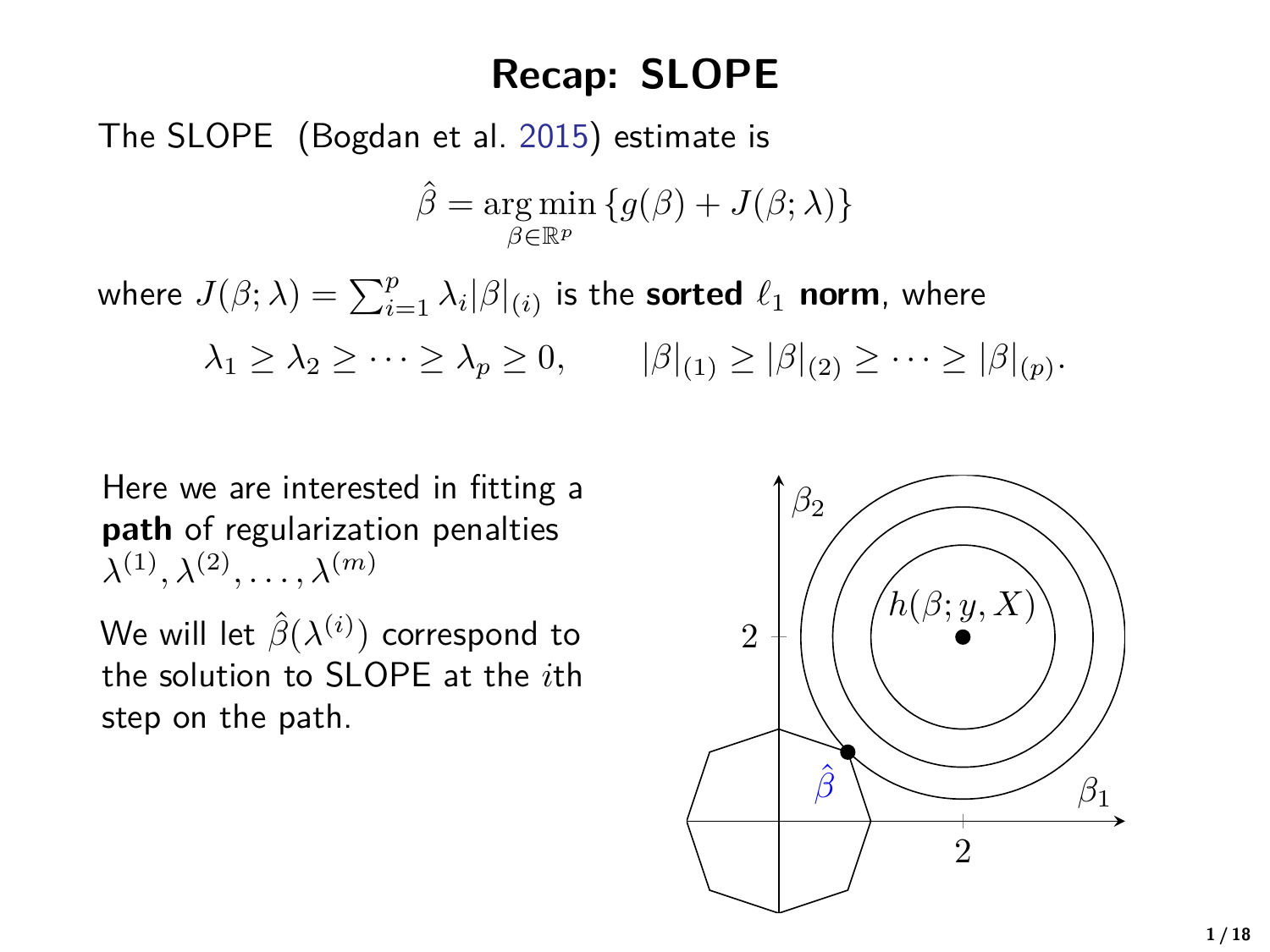## **Predictor screening rules**

#### **motivation**

many of the solutions, *β*ˆ, along the regularization path will be **sparse**, which means some predictors (columns) in *X* will be **inactive**, especially if  $p \gg n$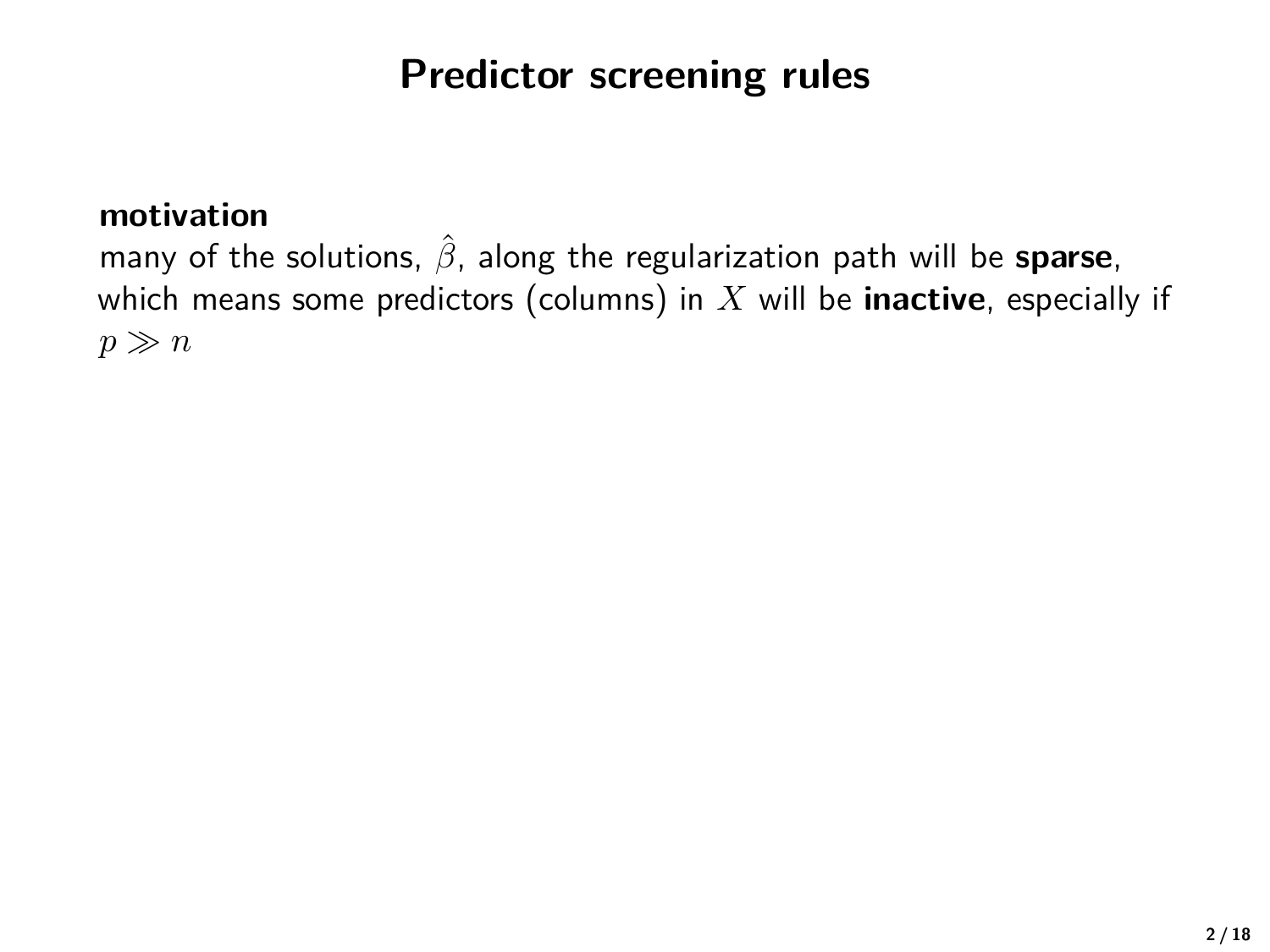## **Predictor screening rules**

#### **motivation**

many of the solutions, *β*ˆ, along the regularization path will be **sparse**, which means some predictors (columns) in *X* will be **inactive**, especially if  $p \gg n$ 

#### **basic idea**

what if we could, based on a relatively **cheap** test, determine which predictors will be inactive before fitting the model?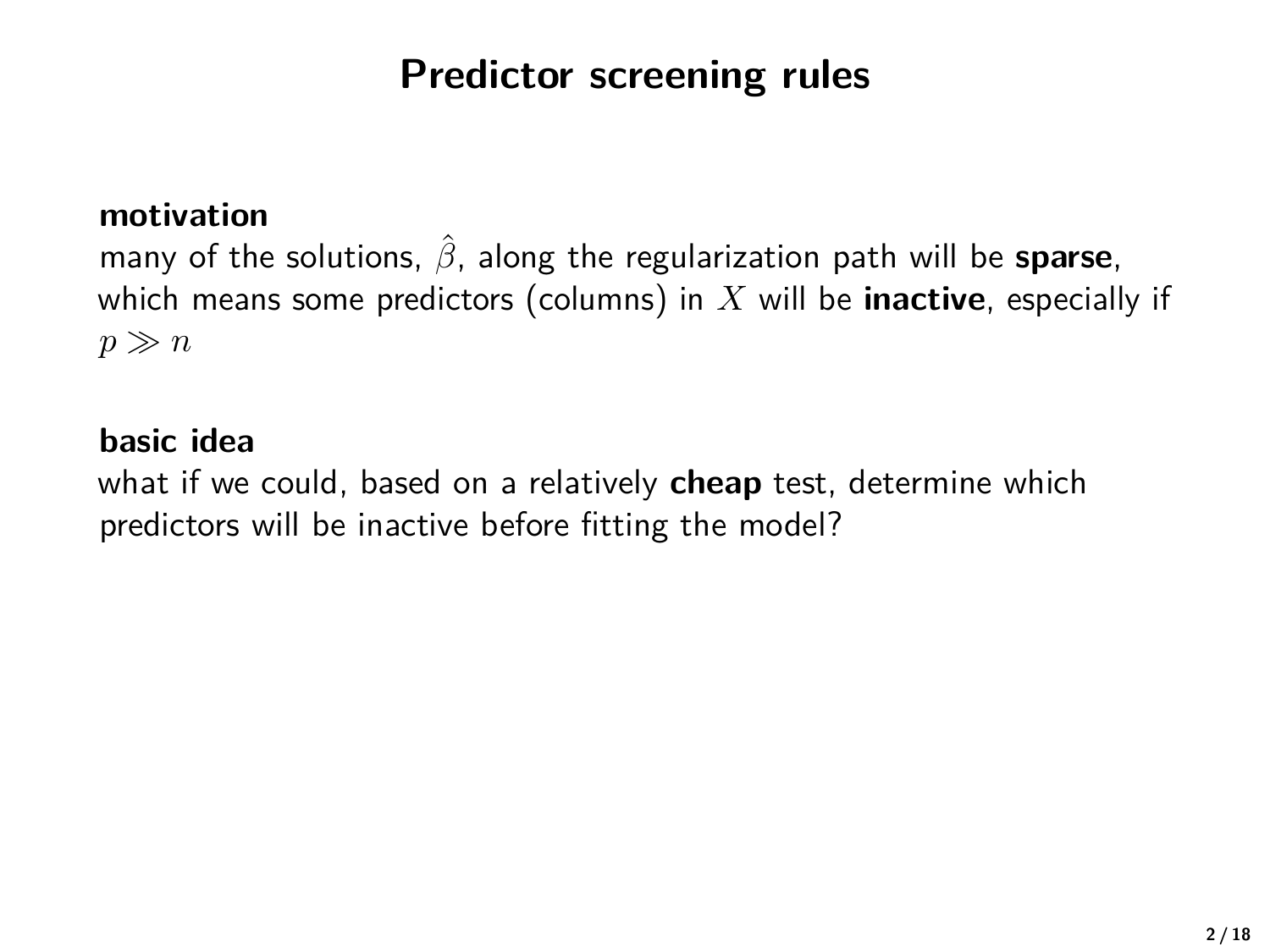## **Predictor screening rules**

#### **motivation**

many of the solutions, *β*ˆ, along the regularization path will be **sparse**, which means some predictors (columns) in *X* will be **inactive**, especially if  $p \gg n$ 

#### **basic idea**

what if we could, based on a relatively **cheap** test, determine which predictors will be inactive before fitting the model?

#### **it turns out we can!**

**safe rules** certifies that discarded predictors are not in model **heuristic rules** may incorrectly discard some predictors, which means problem must sometimes be solved several times (in practice never more than twice)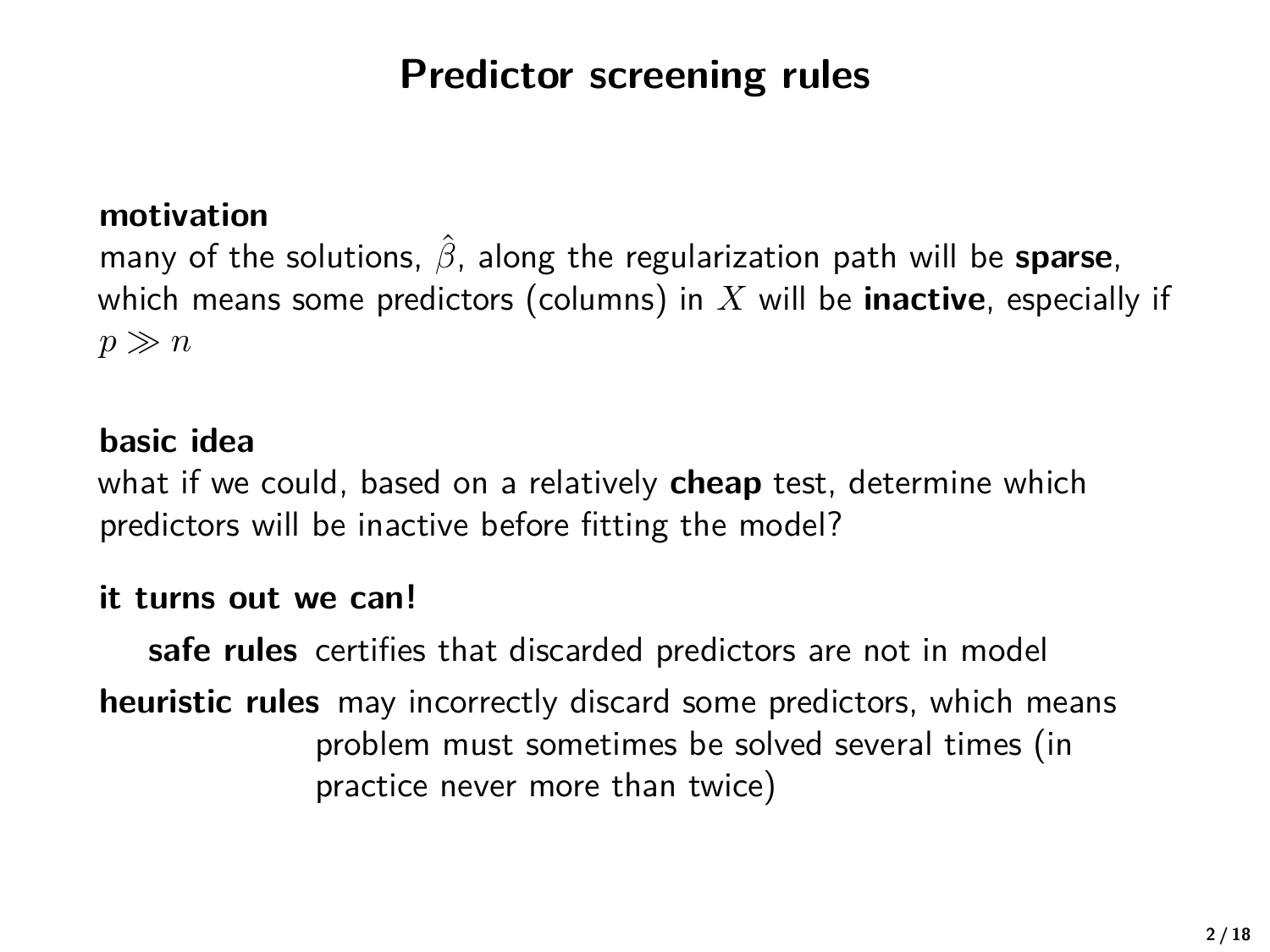#### **Motivation for lasso strong rule**

Assume we are solving the lasso, i.e. minimizing

$$
g(\beta) + h(\beta),
$$
  $h(\beta) := \lambda \sum_{i=1}^{p} |\beta_i|.$ 

KKT stationarity condition is

$$
\mathbf{0} \in \nabla g(\hat{\beta}) + \partial h(\hat{\beta}),
$$

where  $\partial h(\hat{\beta})$  is the subdifferential for the  $\ell_1$  norm with elements given by

$$
\partial h(\hat{\beta})_i = \begin{cases} \text{sign}(\hat{\beta}_i) \lambda & \hat{\beta}_i \neq 0 \\ [-\lambda, \lambda] & \hat{\beta}_i = 0, \end{cases}
$$

which means that  $|\nabla g(\hat{\beta})_i| < \lambda \implies \hat{\beta}_i = 0$ .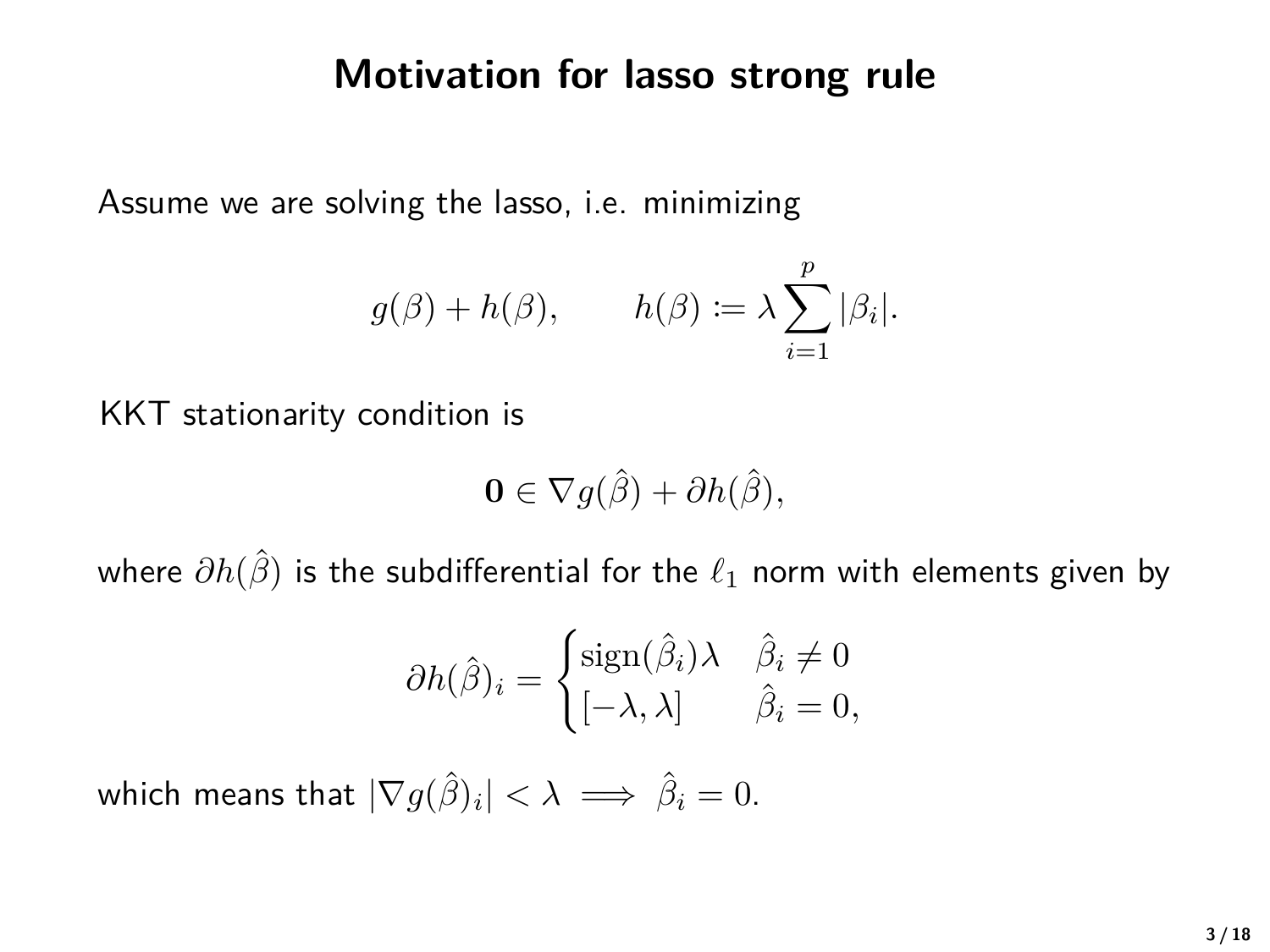### **Gradient estimate**

Assume that we are fitting a regularization **path** and have *β*ˆ(*λ* (*k*−1))—the solution for *λ* (*k*−1)—and want to discard predictors corresponding to the problem for  $\lambda^{(k)}$ .

Basic idea: replace  $\nabla g(\hat{\beta})$  with an estimate and apply the KKT stationarity criterion, discarding predictors that are estimated to be zero.

What estimate should we use?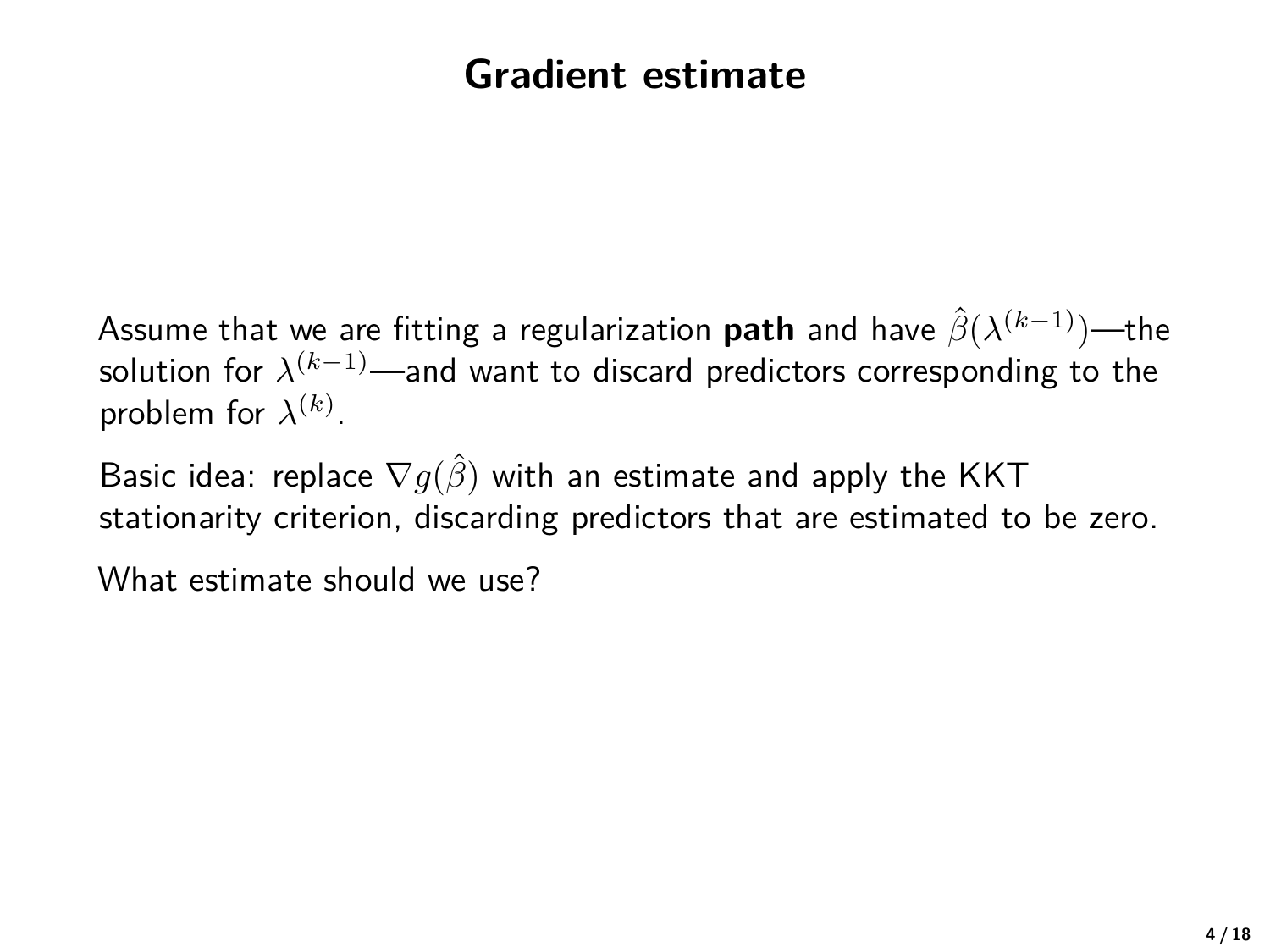### **The unit slope bound**

A simple (and conservative) estimate turns out to be  $\lambda^{(k-1)} - \lambda^{(k)}$ , i.e. assume that the gradient is piece-wise linear function with slope bounded by 1.

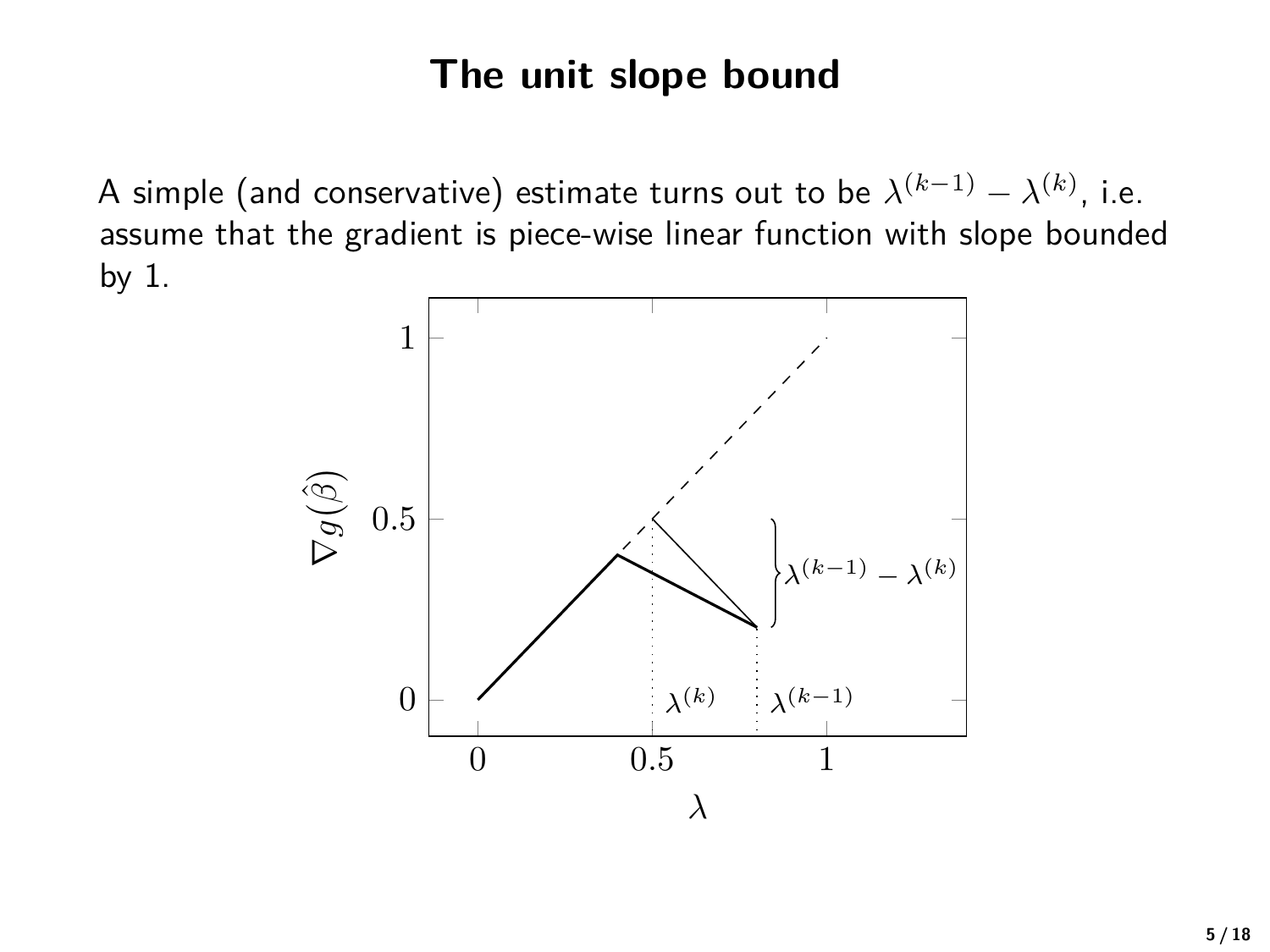#### **The strong rule for the lasso**

Discard the *j*th predictor if

$$
\underbrace{\left|\nabla g\left(\hat{\beta}(\lambda^{(k-1)})\right)\right|}_{\text{previous gradient}} + \underbrace{\lambda^{(k-1)} - \lambda^{(k)}}_{\text{unit slope bound}} < \lambda^{(k)}\\ \underbrace{\left|\nabla g\left(\hat{\beta}(\lambda^{(k-1)})\right)\right|}_{\text{gradient prediction for } k} < \lambda^{(k)}
$$

Empirical results show that the strong rule leads to remarkable performance improvements in  $p \gg n$  regime (and no penalty otherwise) (Tibshirani et al. [2012\)](#page-21-1).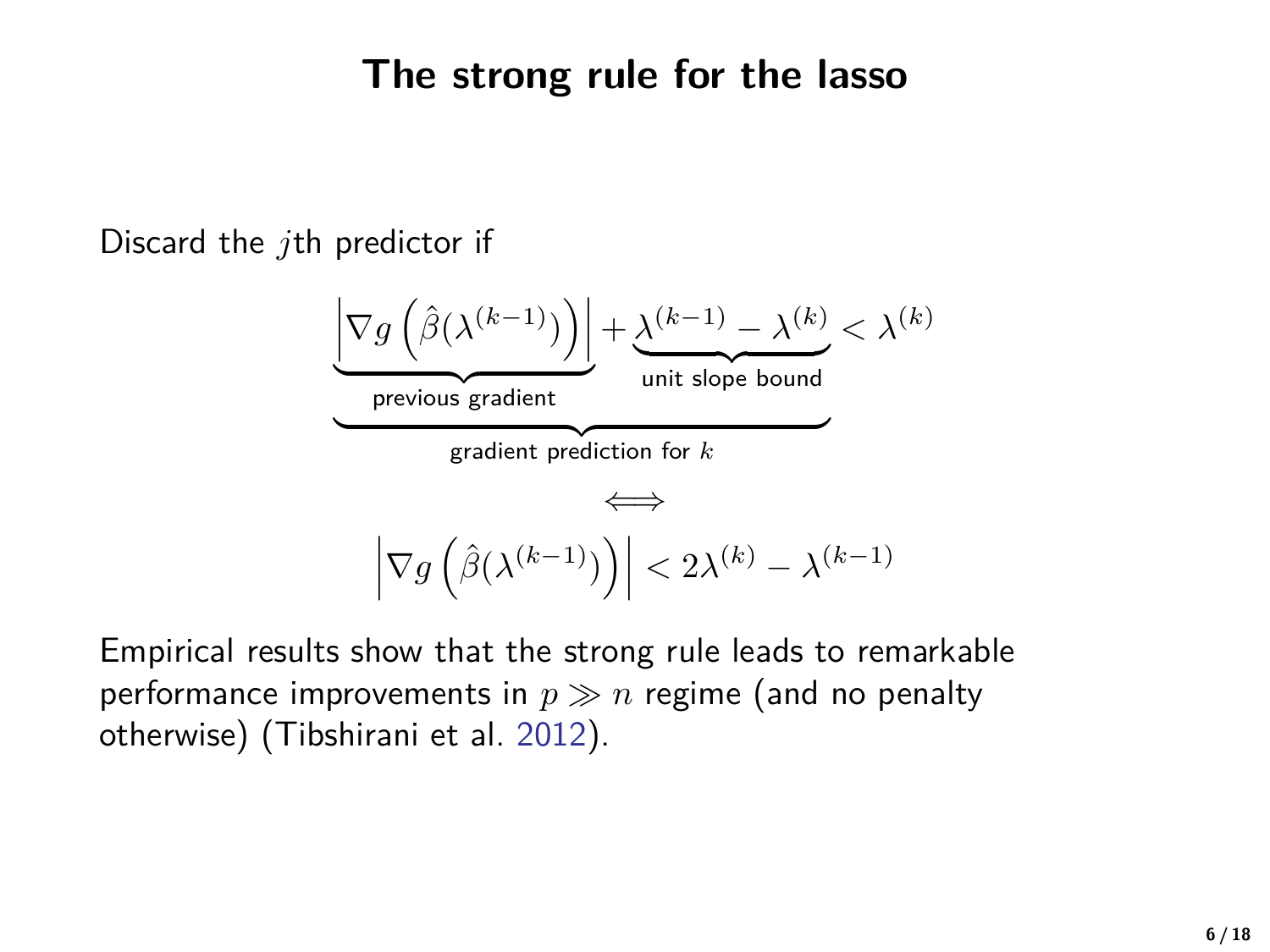## **Strong rule for lasso in action**

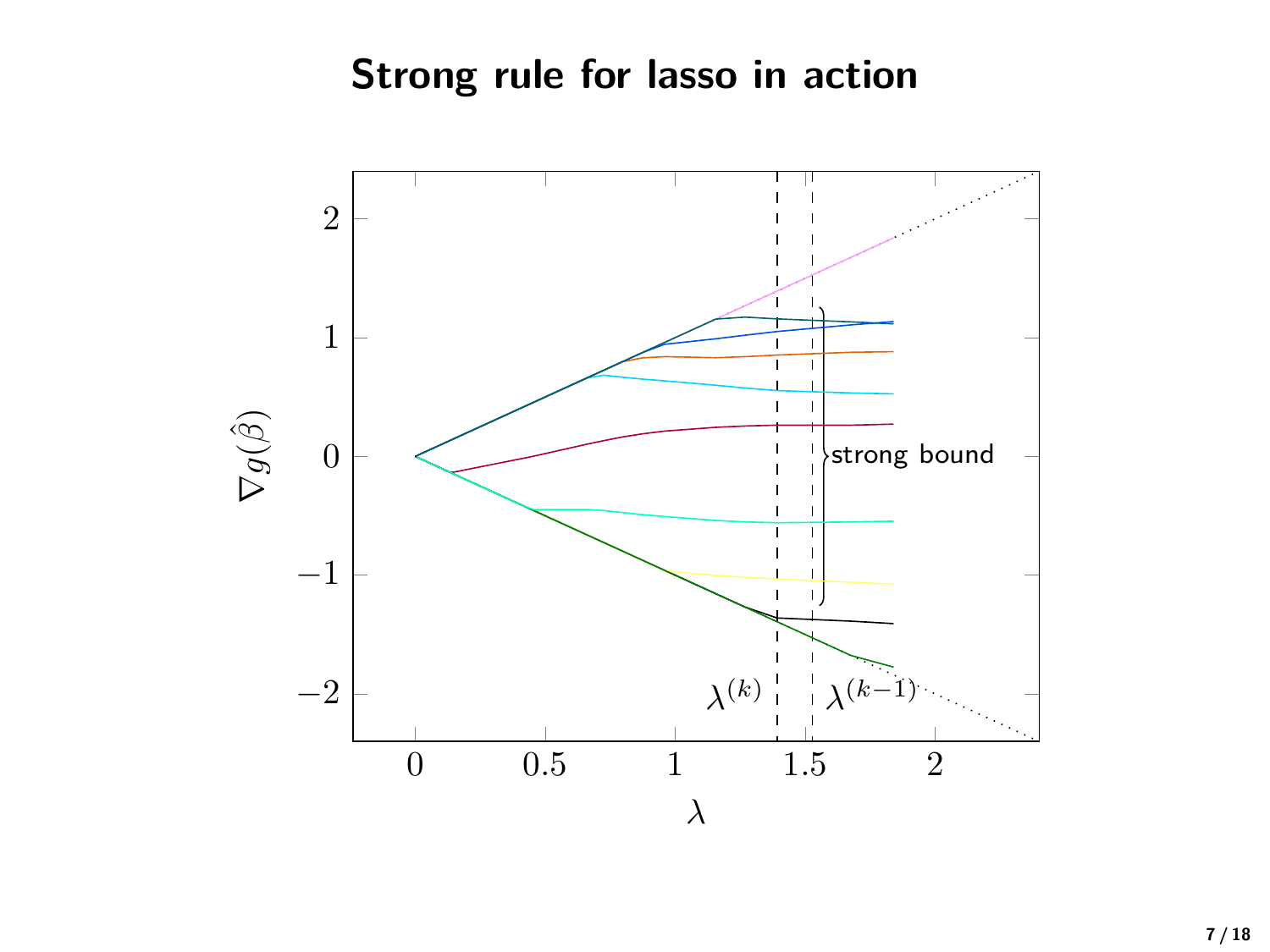## **Strong rule for SLOPE**

Exactly the same idea as for lasso strong rule.

The subdifferential for SLOPE is is the set of all  $g \in \mathbb{R}^p$  such that

$$
g_{\mathcal{A}_i} = \left\{ s \in \mathbb{R}^{\text{card } \mathcal{A}_i} \mid \left\{ \begin{aligned} &\text{cumsum}(|s|_\downarrow - \lambda_{R(s)_{\mathcal{A}_i}}) \preceq \mathbf{0} \qquad \text{if } \beta_{\mathcal{A}_i} = \mathbf{0}, \\ &\text{cumsum}(|s|_\downarrow - \lambda_{R(s)_{\mathcal{A}_i}}) \preceq \mathbf{0} \\ &\land \sum_{j \in \mathcal{A}_i} \left(|s_j| - \lambda_{R(s)_j}\right) = 0 \quad \text{otherwise.}\end{aligned} \right\}
$$

A*<sup>i</sup>* defines a **cluster** containing indices of coefficients equal in absolute value.

 $R(x)$  is an operator that returns the **ranks** of elements in |x|.

 $|x|_1$  returns the absolute values of x sorted in non-increasing order.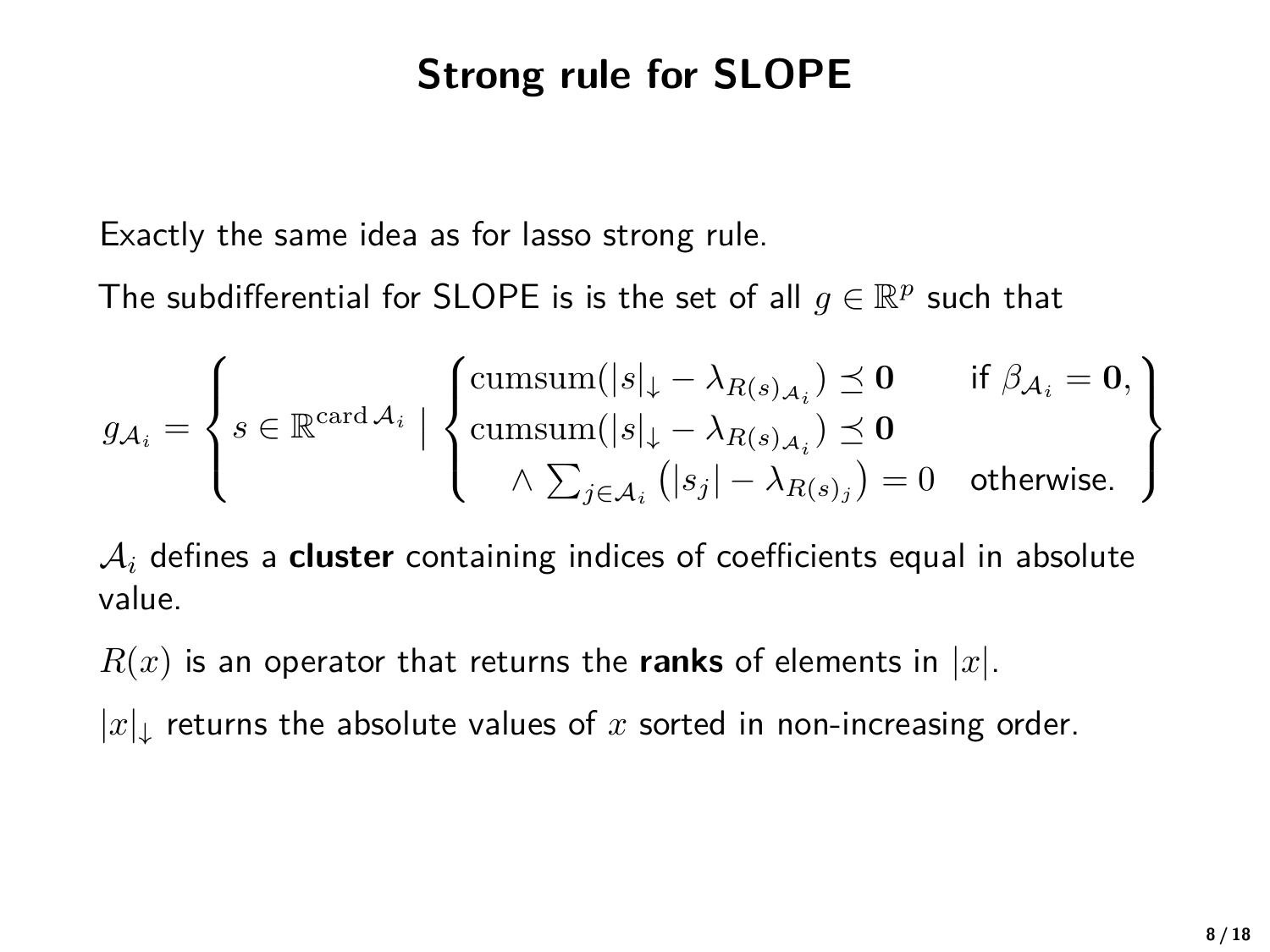## **Strong rule algorithm for SLOPE**

```
Require: c \in \mathbb{R}^p, \lambda \in \mathbb{R}^p, where \lambda_1 \geq \cdots \geq \lambda_p \geq 0.
1: S, B \leftarrow \varnothing2: for i \leftarrow 1, \ldots, p do
3: \mathcal{B} \leftarrow \mathcal{B} \cup \{i\}4: if \sum_{j \in \mathcal{B}} (c_j - \lambda_j) \ge 0 then
 5: S \leftarrow S \cup B6: \mathcal{B} \leftarrow \varnothing7: end if
8: end for
9: Return S
```
Set

$$
c \coloneqq |\nabla g(\hat{\beta}) + \lambda^{(k-1)} - \lambda^{(k)}|_\downarrow \qquad \lambda \coloneqq \lambda^{(k)},
$$

and run the algorithm above; the result is the predicted support for  $\hat{\beta}(\lambda^{(k)})$ (subject to a permutation).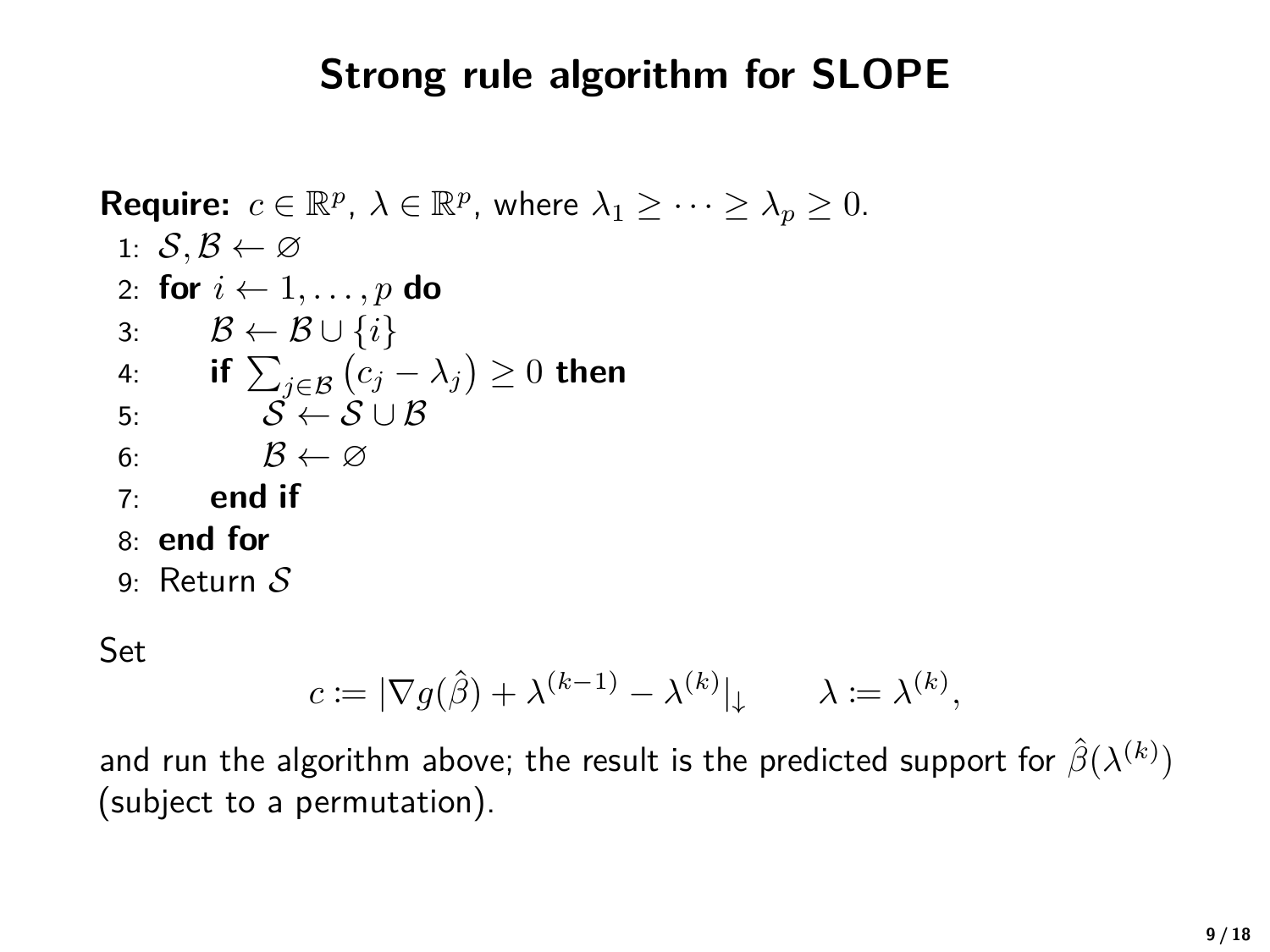#### **Efficiency for simulated data**



**Figure 1:** Gaussian design,  $X \in \mathbb{R}^{200 \times 5000}$ , predictors pairwise correlated with correlation *ρ*. There were no violations of the strong rule here.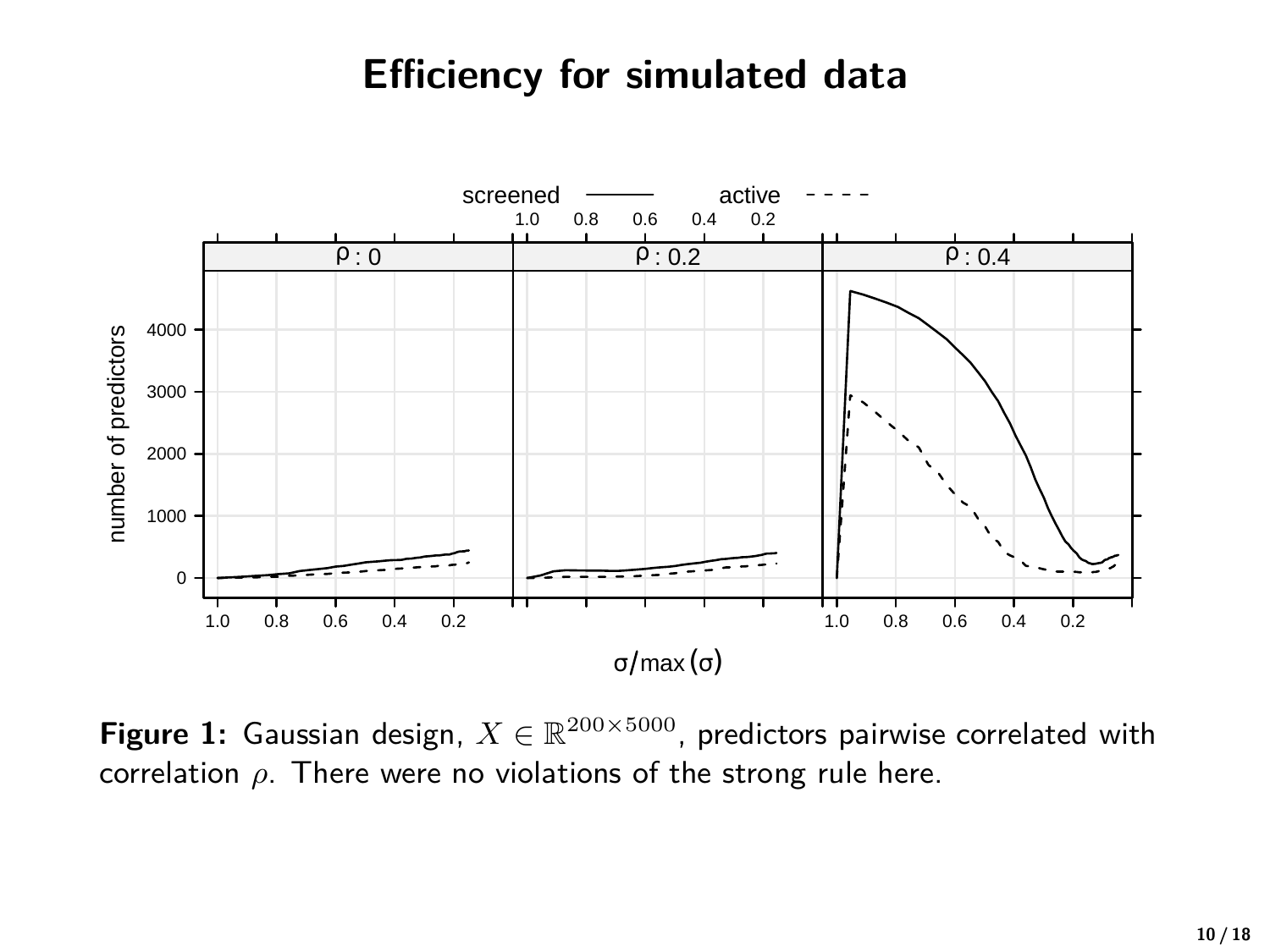### **Efficiency for real data**



**Figure 2:** Efficiency for real data sets. The dimensions of the predictor matrices are  $100 \times 9920$  (arcene),  $800 \times 88119$  (dorothea),  $6000 \times 4955$  (gisette), and  $38 \times 7129$  (golub).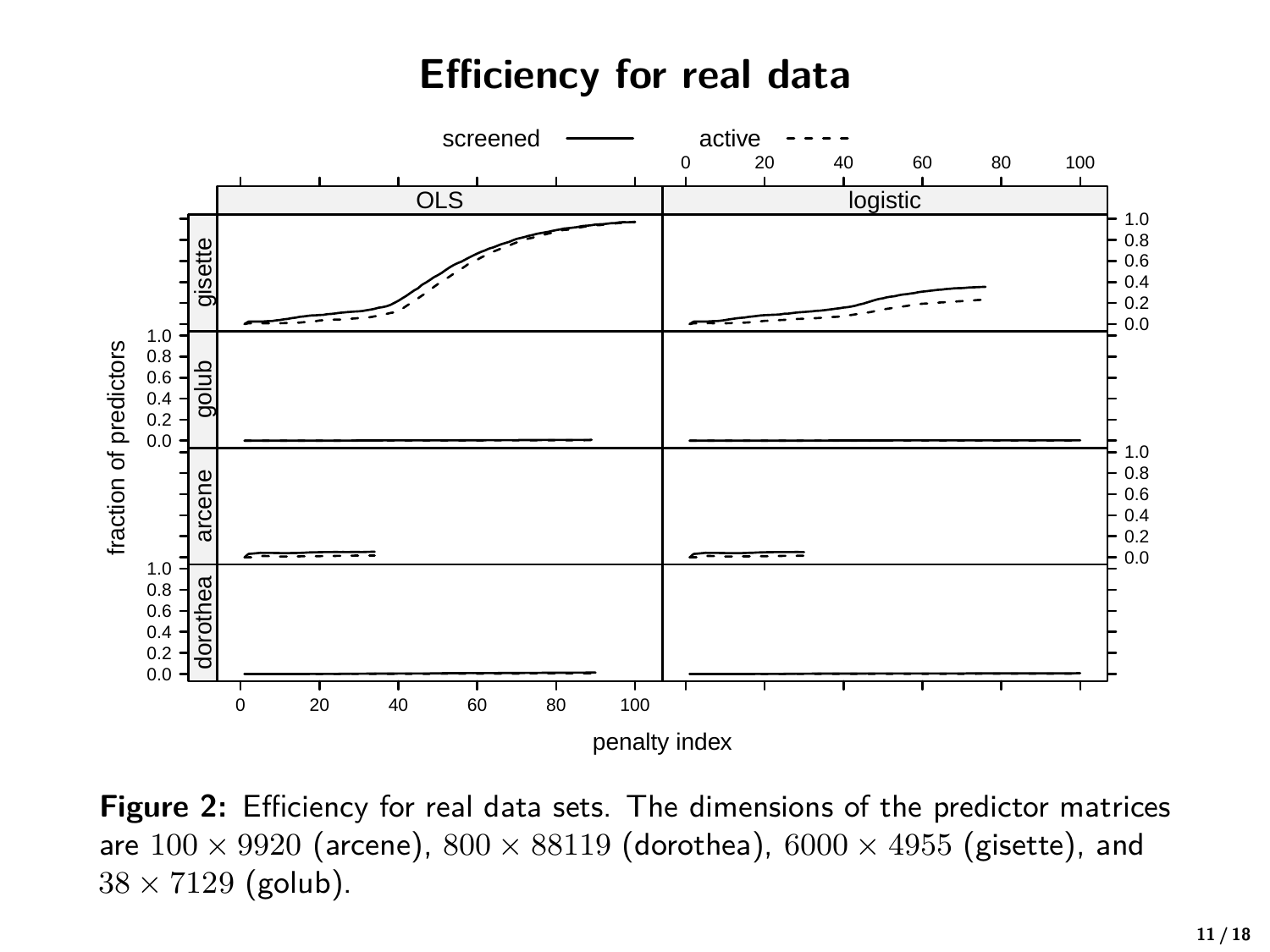## **Violations**

Violations may occur if the unit slope bound fails, which can occur if ordering permutation of absolute gradient changes, or any predictor becomes active between  $\lambda^{(k-1)}$  and  $\lambda^{(k)}$ .

Thankfully, such violations turn out to be **rare**.



**Figure 3:** Violations for sorted  $\ell_1$  regularized least squares regression with predictors pairwise correlated with  $\rho=0.5$ .  $X\in\mathbb{R}^{100\times p}.$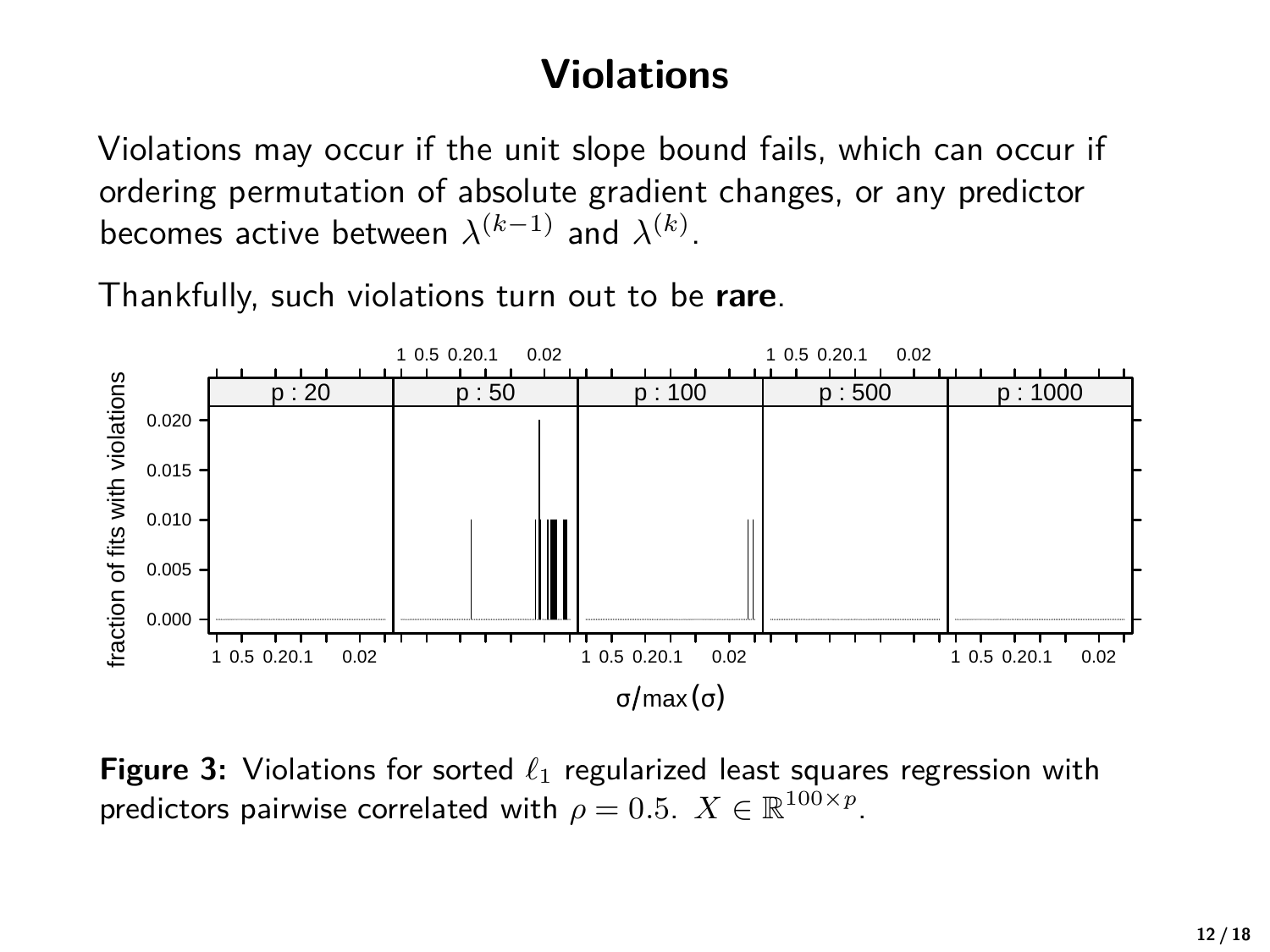### **Performance**



**Figure 4:** Performance benchmarks for various generalized linear models with  $X \in \mathbb{R}^{200 \times 20000}$ . Predictors are autocorrelated through an  $\text{AR}(1)$  process with correlation *ρ*.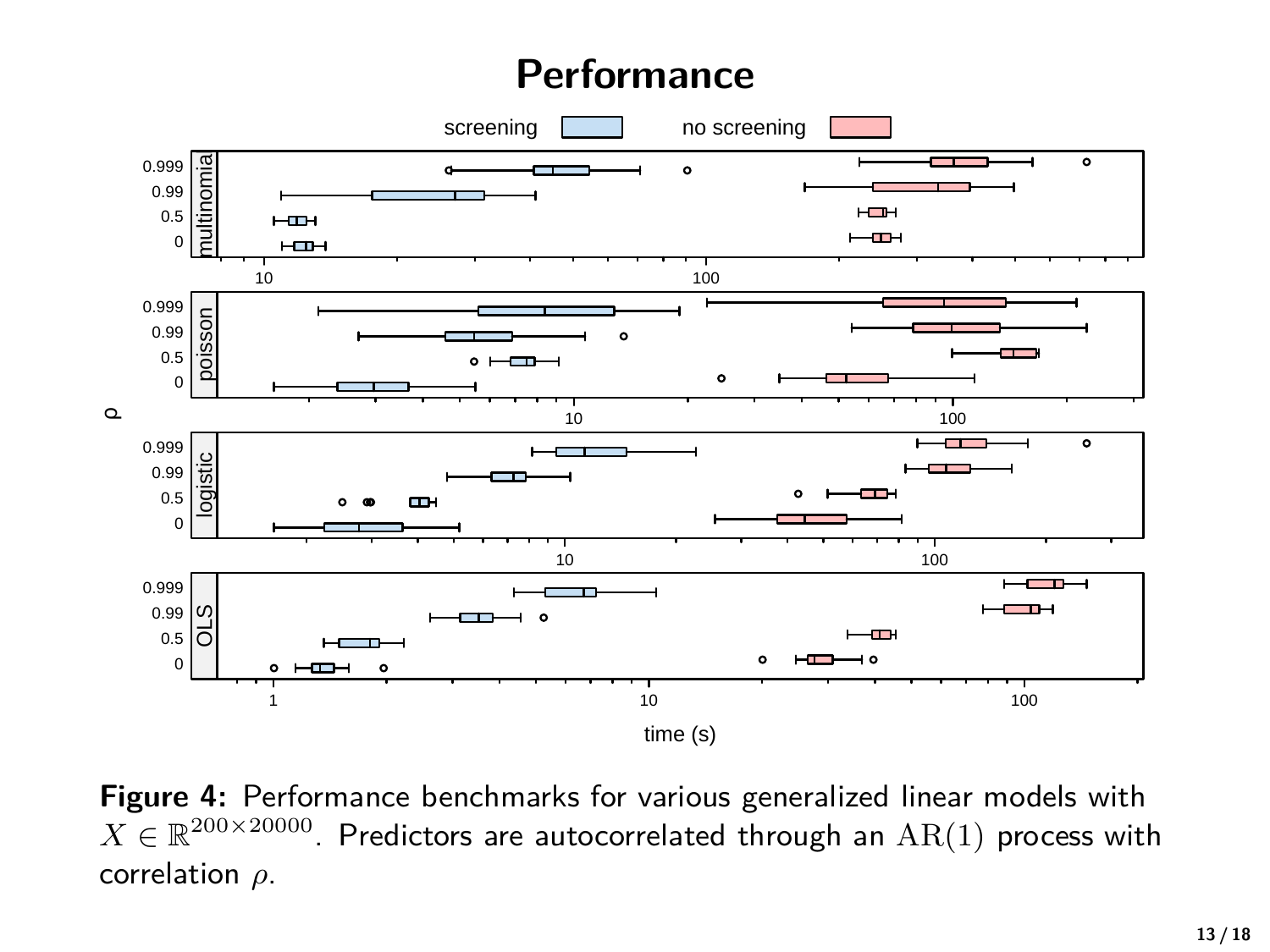# **Algorithms**

The original strong rule paper (Tibshirani et al. [2012\)](#page-21-1) presents two strategies for using the screening rule. For SLOPE, we have two **slightly** modified versions of these algorithms

#### **strong set algorithm**

initialize  $\mathcal E$  with strong rule set

- **1.** fit SLOPE to predictors in  $\mathcal E$
- **2.** check KKT criteria against  $\mathcal{E}^C$ ; if there are any failures, add predictors that fail the check to  $\mathcal E$  and go back to 1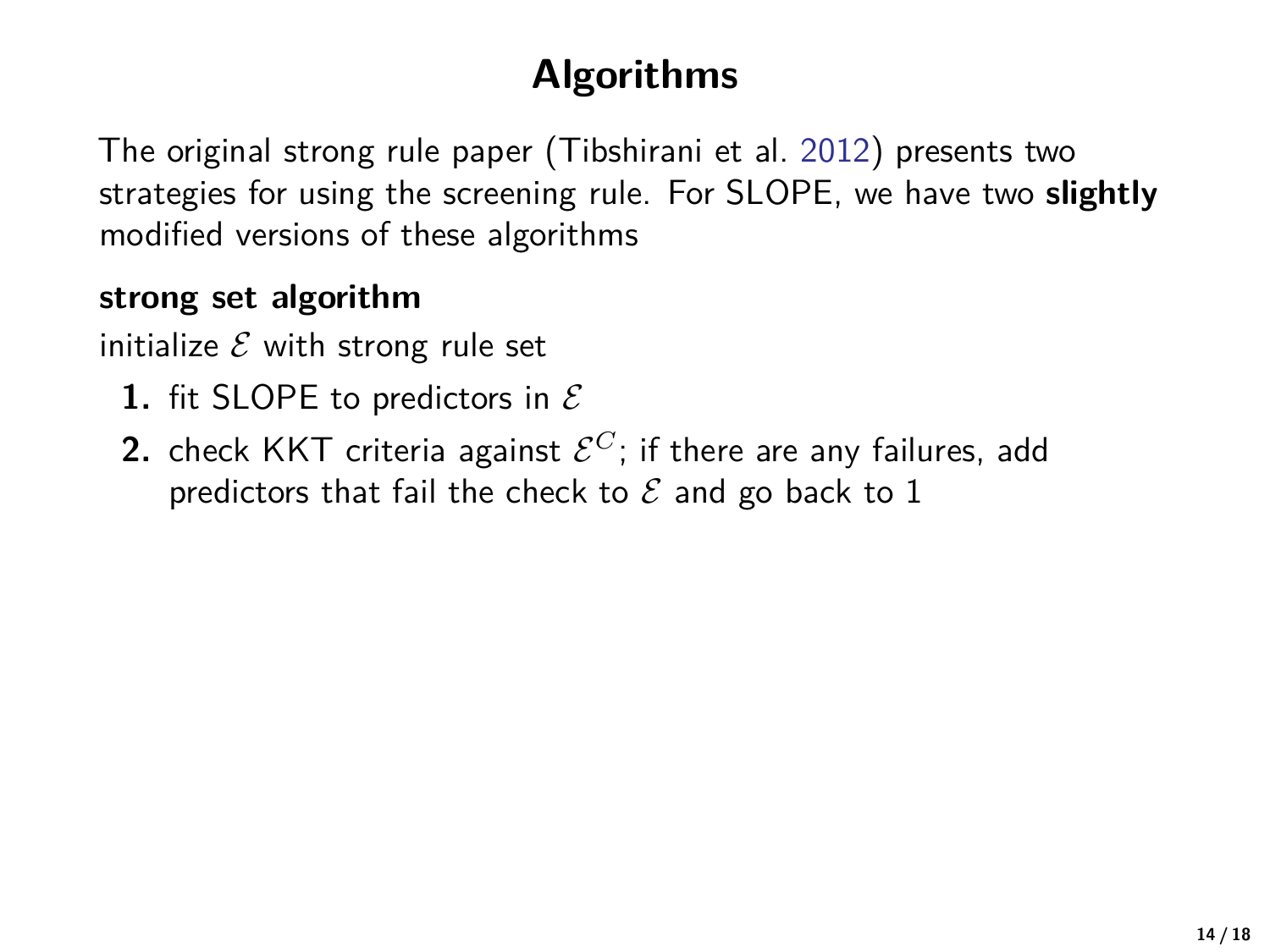# **Algorithms**

The original strong rule paper (Tibshirani et al. [2012\)](#page-21-1) presents two strategies for using the screening rule. For SLOPE, we have two **slightly** modified versions of these algorithms

#### **strong set algorithm**

initialize  $\mathcal E$  with strong rule set

- **1.** fit SLOPE to predictors in  $\mathcal{E}$
- **2.** check KKT criteria against  $\mathcal{E}^C$ ; if there are any failures, add predictors that fail the check to  $\mathcal E$  and go back to 1

#### **previous set algorithm**

initialize  $\mathcal E$  with ever-active predictors

- **1.** fit SLOPE to predictors in  $\mathcal E$
- **2.** check KKT criteria against predictors in **strong** set
	- if there are any failures, include these predictors in  $\mathcal E$  and go back to 1
	- if there are no failures, check KKT criteria against remaining predictors; if there are any failures, add these to  $\mathcal E$  and go back to 1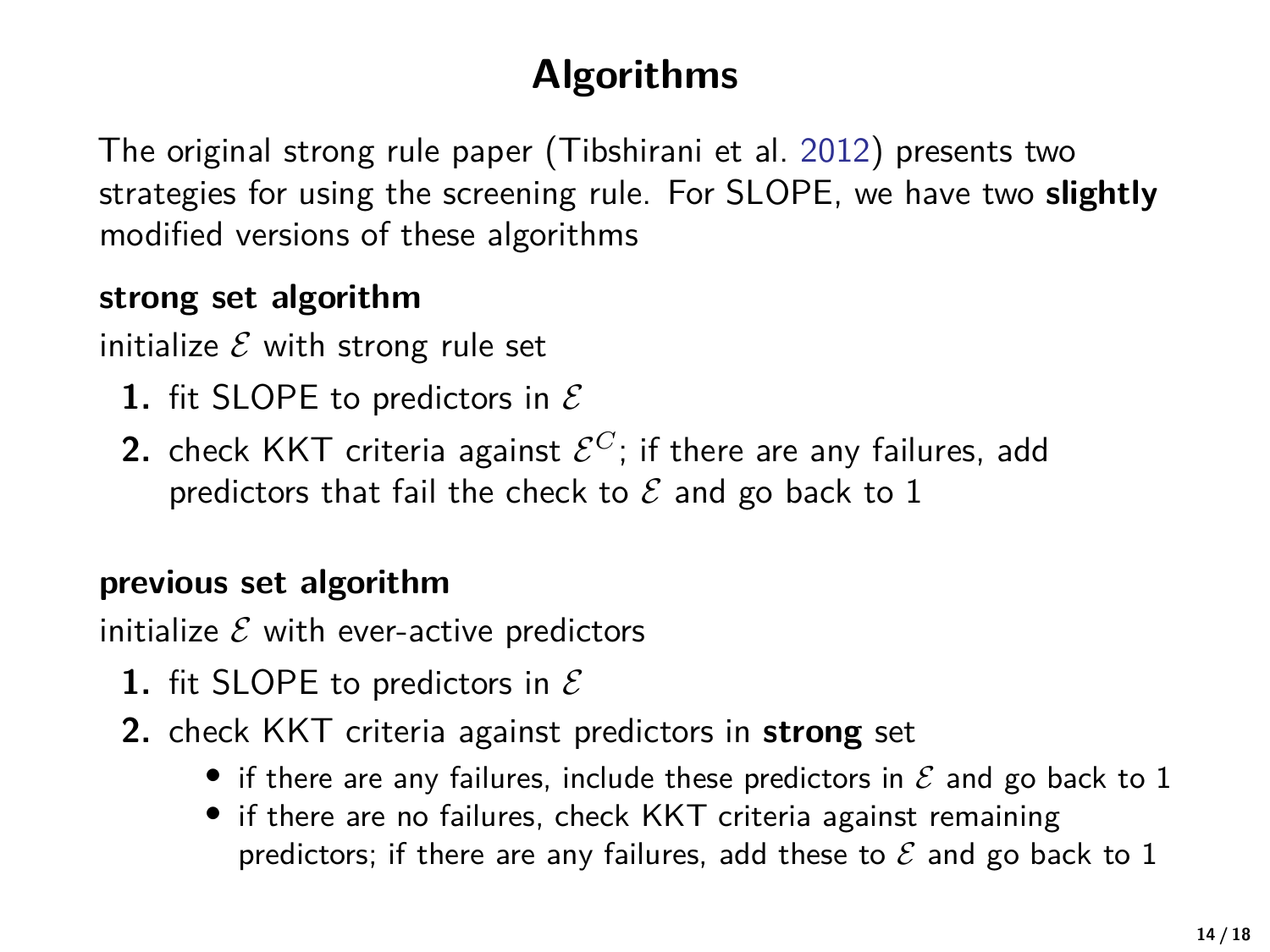## **Comparing algorithms**

Strong set strategy marginally better for low–medium correlation

Previous set strategy starts to become useful for high correlation



**Figure 5:** Performance of strong and previous set strategies for OLS problems with varying correlation between predictors.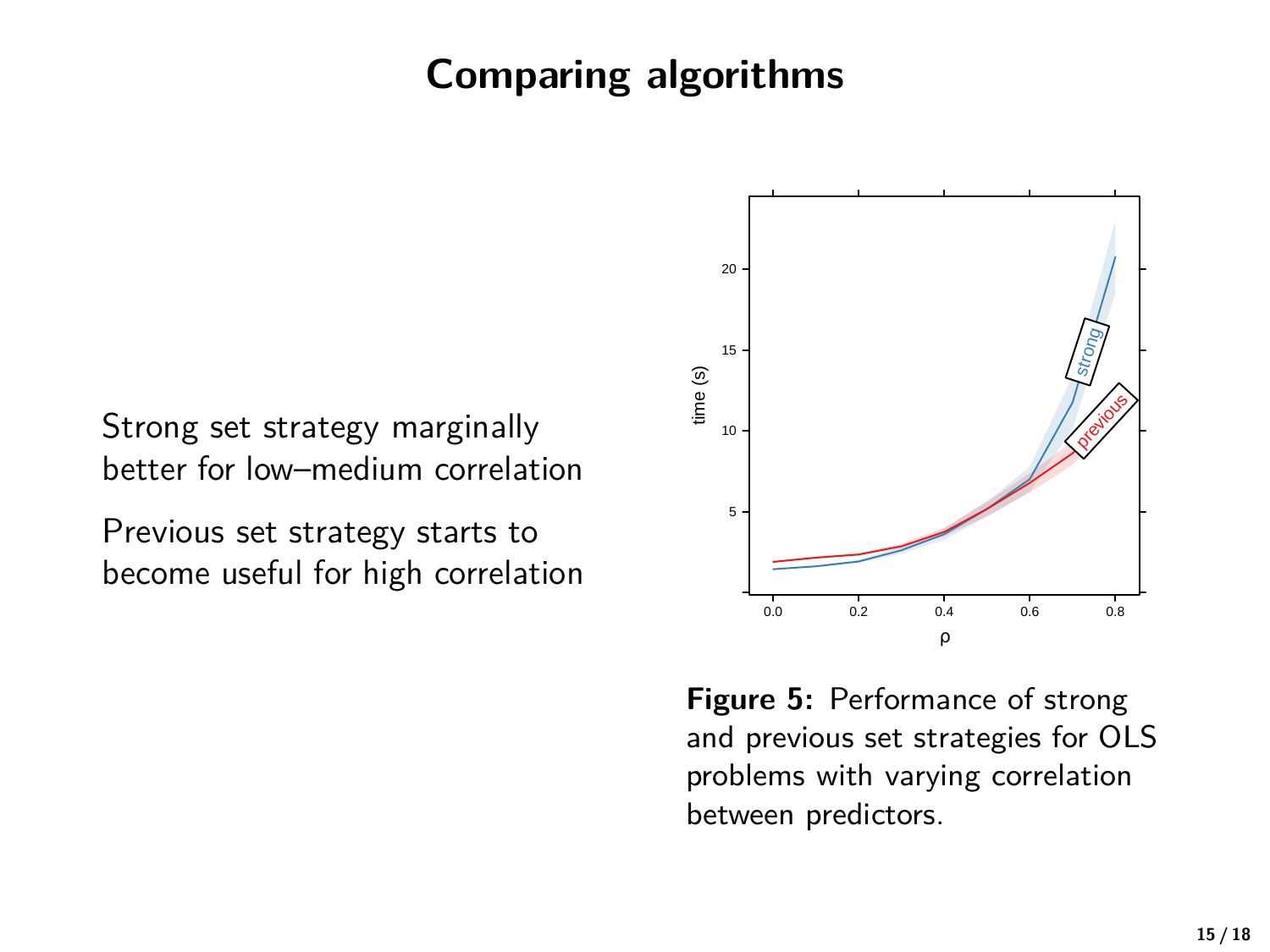## **Limitations**

- the unit slope bound is generally very conservative
- does not use second-order structure in any way
- current methods for solving SLOPE (FISTA, ADMM) do not make as good use of screening rules as coordinate descent does (for the lasso)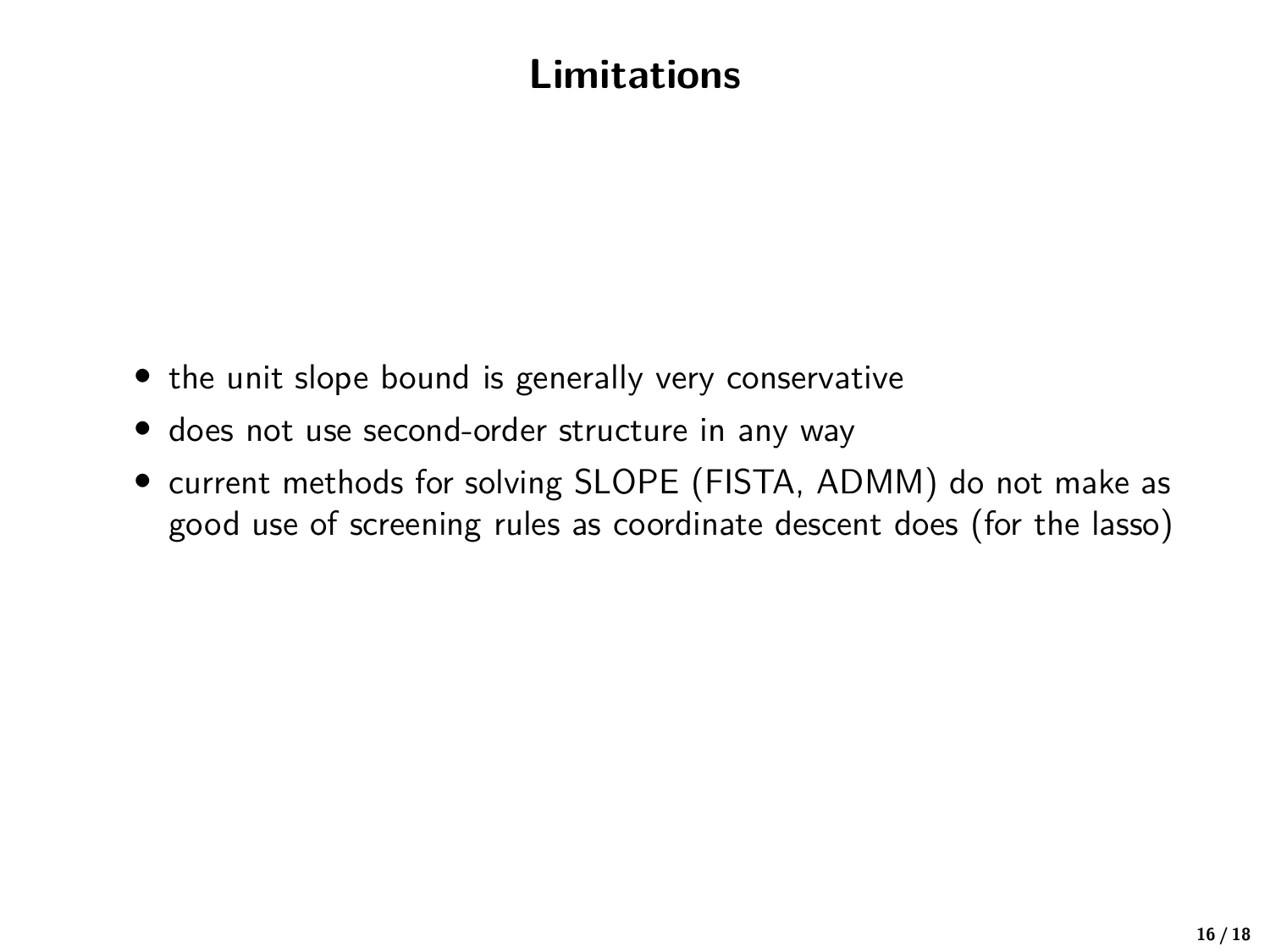# **The SLOPE package for R**

Strong screening rule for SLOPE has been implemented in the R package SLOPE [\(https://CRAN.R-project.org/package=SLOPE\)](https://CRAN.R-project.org/package=SLOPE).

Features include

- OLS, logistic, Poisson, and multinomial models
- support for sparse and dense predictors
- cross-validation
- efficient codebase in  $C++$

Also have a Google Summer of Code student involved in implementing proximal Newton solver for SLOPE this summer.